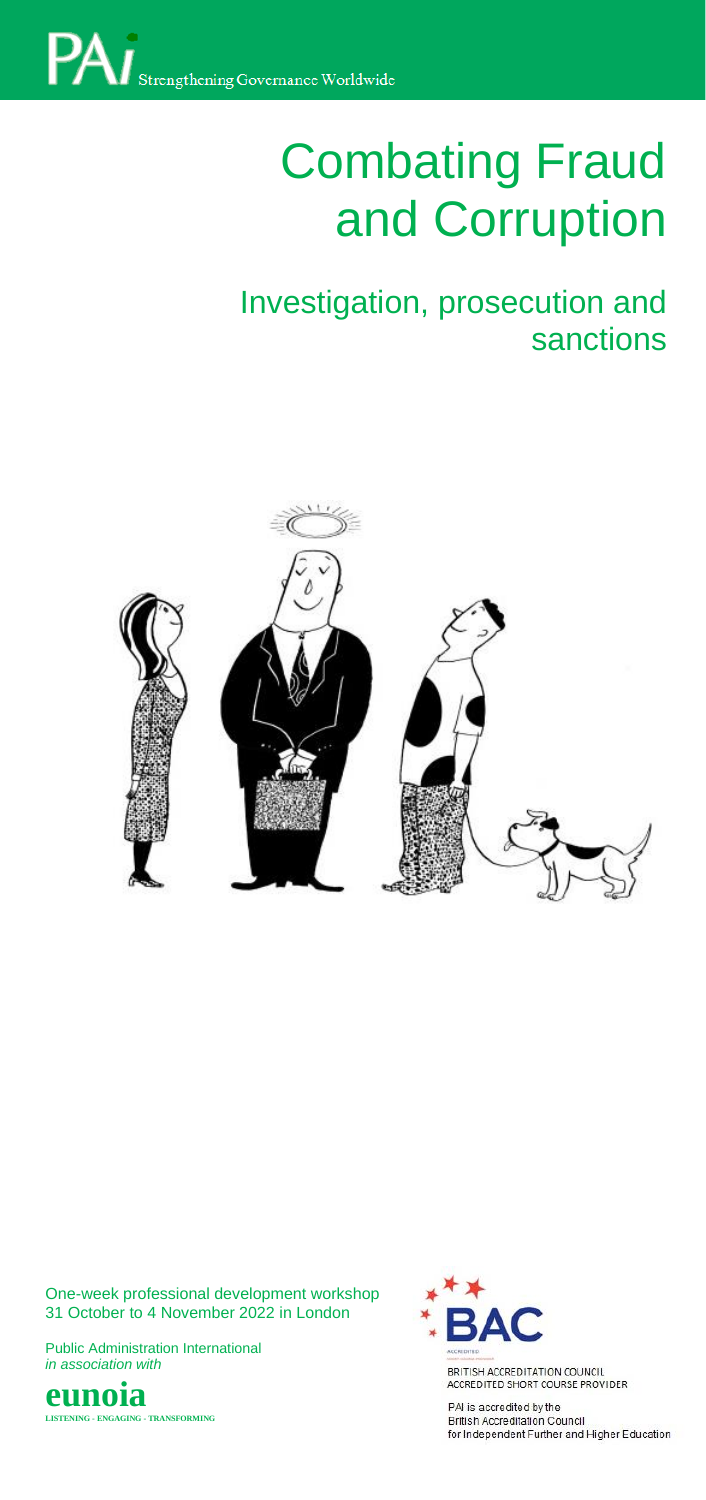# **About the workshop**

**2006 For Workshop**<br>Public services may be delivered within widely **The Workshop** differing contexts but everywhere we face a similar challenge in maintaining integrity and ethical conduct among all those in public life, whether elected representatives or appointed officials. From 'quiet corruption' which damages public trust and service delivery, through to 'grand corruption' which distorts a country's economy, there is a need to develop effective tools to tackle these problems which have only grown worse as a result of the COVID-19 pandemic. Increasingly it is recognised that anti-corruption efforts need to cut across institutions and address the full chain of activities including:

- Investigation of corrupt acts and unethical behaviour
- Prosecution of abuses of office, economic crime and money laundering
- Sanction through judicial and/or administrative means.

The mains aims of the workshop are:

- To help you devise successful strategies including the role of expert witnesses, digital forensics, seize and search methodologies and investigative techniques
- To examine how best to carry out successful prosecutions and apply criminal, administrative and civil sanctions including options for asset recovery.

# **Who is the workshop for?**

The workshop is designed for:

- Parliamentarians
- Senior policy makers and managers in the public sector
- Presidential or special advisers
- Local government officials
- Vigilance officers
- Investigators
- Risk managers
- People responsible for investigating and prosecuting financial crimes
- Representatives from civil society organisations
- All those with responsibility for or a special interest in ethics, anti-corruption and good governance.

It will be relevant for people working at national, regional, local or organisational level.

#### **How participants will benefit**

The workshop will enable you to:

- Reflect on the standards in public life in your country
- Enhance your understanding of ways of establishing, embedding, communicating and upholding core values
- Identify areas of risk and how these have evolved during the pandemic
- Develop the legal infrastructure necessary to reduce opportunities for misconduct
- Analyse systems for dealing with conflicts of interest
- Consider how to create the environment within which transparency and accountability can more readily be improved
- Review how different investigations are managed
- Consider the role of prosecutions and how to improve their effectiveness
- Explore options for cross-institution working
- Identify aspects of the UK experience which can be applied internationally and aspects of overseas experience from which the UK system can benefit.

# **What the workshop will cover**

The workshop will cover the following main components:

- Handling sensitive and complex investigations
- Delivering successful prosecutions
- Applying effective civil and administrative sanctions.

The workshop will include seminar sessions, discussions, case studies and a range of visits. It has been designed to be flexible so that it can be adjusted wherever practicable to meet your requirements and those of your organisation.

You will be invited to give an informal presentation on issues relating to ethics and anti-corruption initiatives from your own country.

Whilst none of us can predict what the situation will be when this workshop runs, our Workshop Director and workshop contributors are following the impact of the pandemic on ethics, fraud and corruption. As part of this workshop they will be drawing on the latest case studies and strategies being adopted around the world not only to reduce the opportunities for financial crime at this time but also to minimise its impact, identify and sanction those responsible and recover losses.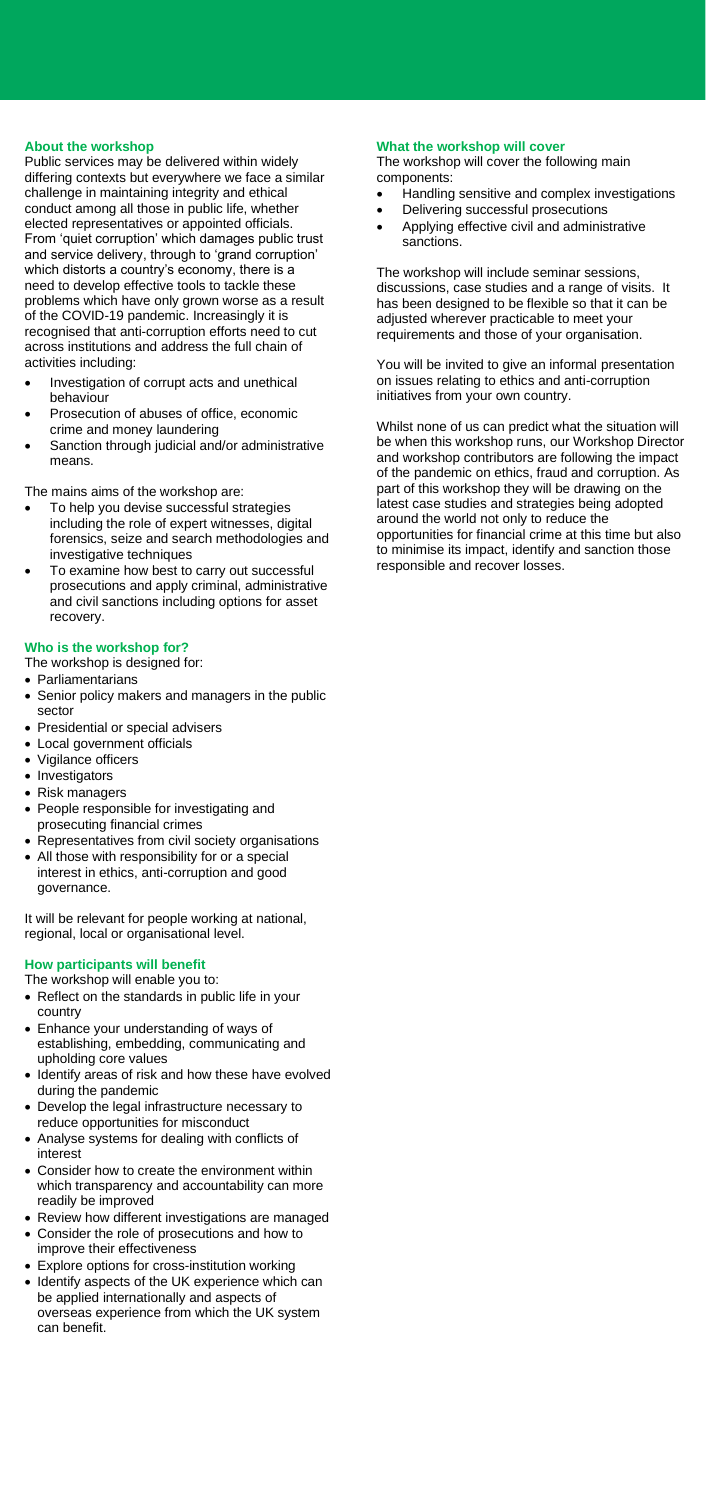| Programme outline |                                                                                                                                                                                                                                   |                                                                                                     |
|-------------------|-----------------------------------------------------------------------------------------------------------------------------------------------------------------------------------------------------------------------------------|-----------------------------------------------------------------------------------------------------|
|                   | <b>AM</b>                                                                                                                                                                                                                         | <b>PM</b>                                                                                           |
| Day 1             | Welcome and introductions<br>Investigating and prosecuting fraud and<br>corruption:<br>national and institutional approaches                                                                                                      | The global context:<br>the UN Convention Against Corruption<br>Participants' informal presentations |
| Day 2             | Managing investigations                                                                                                                                                                                                           | Evidence and investigations<br>Mutual legal assistance and international<br>arrest warrants         |
| Day 3             | Visit: a Crown Court                                                                                                                                                                                                              | Investigative interviewing                                                                          |
| Day 4             | The role of specialist investigative<br>agencies<br>Prosecutions: key decisions<br>Money laundering, restraint, forfeiture<br>and confiscation<br>Latest approaches:<br>deferred prosecution agreements and<br>unexplained wealth | Cybercrime<br>Setting the strategy<br>Applying risk management to cyber risks and<br>threats        |
| Day 5             | Cybersecurity<br>Tackling cybersecurity incidents<br>Handling cyber attacks                                                                                                                                                       | Review and evaluation<br>Presentation of certificates of attendance                                 |

At the time of preparing this brochure, we are planning to include site visits in the programme as indicated above. However, if Government guidelines relating to COVID-19 advise visit hosts against accepting visiting groups we will arrange to connect with them virtually. We reserve the right to change the programmes as necessary.

#### **Workshop Directors**

The Workshop Directors will be Neil McCallum and Tim Salt.

Neil is a founding partner of Eunoia and has more than thirty years' experience of public sector performance and review work. He currently manages a portfolio of international projects, working with a range of public sector institutions, international donors, other consultancy firms, academic institutions and non-government organisations on issues of accountability, transparency and good governance. He has worked on these issues in Botswana, Ethiopia, The Gambia, Ghana, Kazakhstan, Kuwait, Lebanon, Montserrat, Nigeria, Sierra Leone, Tanzania and the UK. Neil is a Member of the UK Government's Stabilisation Unit, created to support fragile states and countries emerging from conflict.

jointly responsible, with Liverpool John Moores University, for developing the first UK Masters Degree<br>qualification in fraud management. Since looving the police convice be has provided fraud and corruption Tim was a serving police officer heading the West Midlands Police Fraud Squad. He was a founder member and chair of the Association of Chief Police Officers Working Group on Fraud and Chair of the National Fraud Forum, a member of the British Bankers Association Fraud Prevention Editorial Panel and represented the police in discussions with the Law Commission on offences of fraud and corruption. He was qualification in fraud management. Since leaving the police service he has provided fraud and corruption prevention and investigative programmes for a wide range of organisations in both the public and private sector across Europe, Africa and Asia.

#### **How to apply**

Please complete the PAI application form online via our website: **[www.public-admin.co.uk/booking-form/](http://www.public-admin.co.uk/booking-form/)**

You can also complete our hard copy application form. Please contact us at **[pai@public-admin.co.uk](mailto:pai@public-admin.co.uk)** to obtain a copy. Once completed return to Amanda Anderson, Programme Manager, at the same email address.

If you would like to discuss this workshop, any of our other international workshops or our consultancy services, please contact Claire Cameron, Director.

We also have extensive experience of designing tailor-made training (from one day to two or three weeks) which can be run in your own country or in the UK to meet the specific needs of groups or individuals at all levels within your organisation. Please contact us if you would like further information.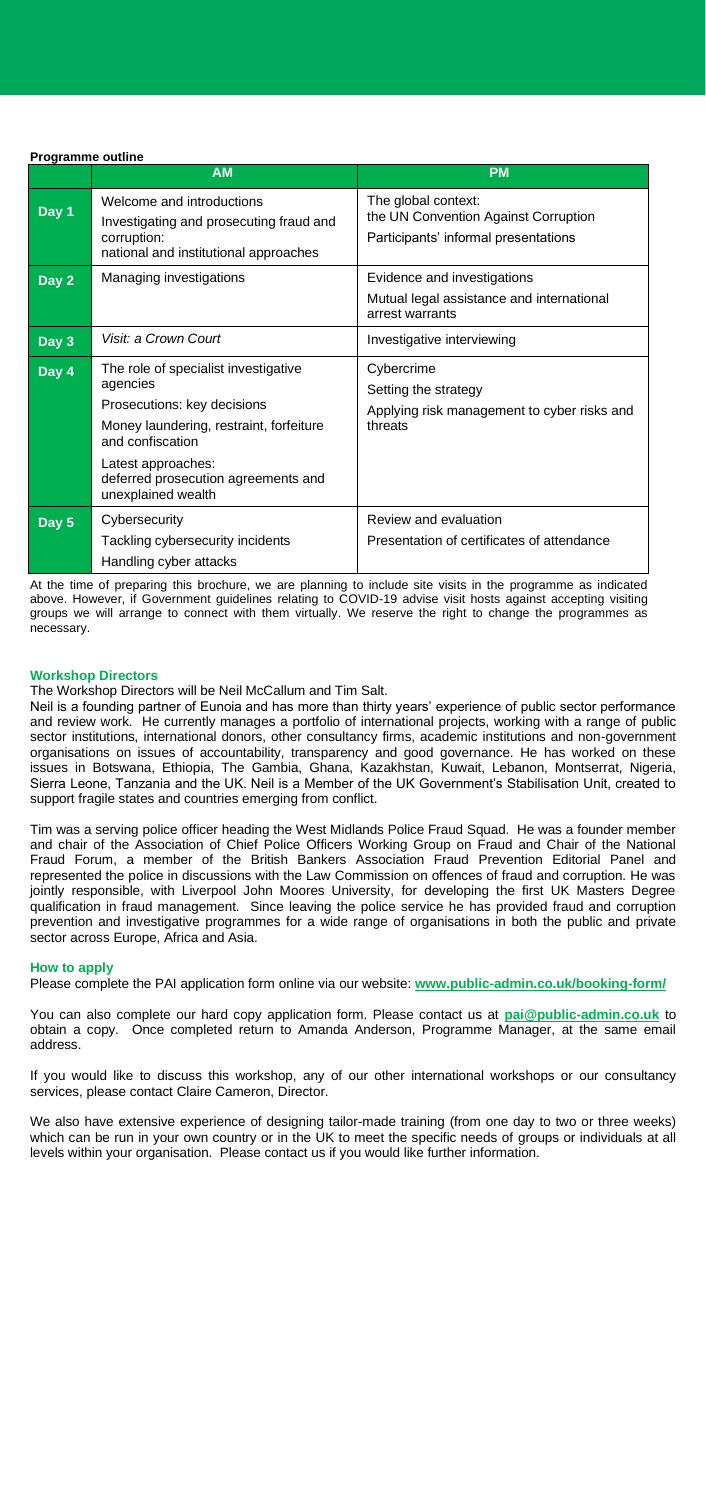#### **Language**

The workshop is conducted in English. You will need to have a good working knowledge of the language.

#### **Location and arrival arrangements**

The workshop is based mainly in central London. We can arrange travel to and from one of the London airports if you let us have your flight arrival details in good time. The cost of airport transfers is included in the fee.

#### **Fees**

The tuition fee is £2,160. The fee includes tuition, travel to and from the airport in London, travel on scheduled visits which form part of the programme<sup>1</sup>, presentation material and other documentation. It also includes an Android tablet for you to use during the workshop and take home with you for future reference and follow up. We provide a light lunch and refreshments during each working day as part of the fee.

#### **Other costs**

Airfares and daily travel to and from the workshop venue are not included. Our workshops are nonresidential and you are responsible for your accommodation costs. We can help you with booking hotel accommodation so please let us know if you would like us to advise you or make a reservation. We suggest that you should allow approximately £160 per day for a modest standard of hotel (for example, three-star), local travel in the UK, meals (apart from a light lunch on working days) and other incidental expenses.

#### **Value Added Tax**

We do not have to charge UK Value Added Tax (VAT) if you can provide written confirmation from your government or its accredited representative that you are "employed by the government in furtherance of its sovereign activities." In all other cases, we will have to charge VAT (currently 20%) in addition to the fee.

#### **Ways to pay**

You, or your government agency, can pay by bank transfer or by cheque, made payable to Public Administration International. We also accept payment by credit or debit card but there is a surcharge for this way of paying. Please contact us if you would like to pay by credit or debit card.

# **Discounts**

We offer a 10% reduction on the full tuition fee if we receive payment no later than 28 days before the first day of the workshop. If we receive payment after that, we will charge the full tuition fee.

#### **Cancellation**

If you have to cancel your booking, you must let us know in writing and we will acknowledge in writing your cancellation. For cancellations received up to 29 days before the start of the workshop we will refund the tuition fee, minus a charge of £200 to cover our administration costs. For cancellations received within 28 days of the start of the workshop, we will charge the full tuition fee. If you have paid the tuition fee and have subsequently been refused a visa to enter the UK, we will refund the tuition fee, minus a charge of £200 to cover our administration costs, providing you send us the original letter from the British High Commission/ Embassy confirming refusal of a visa and providing you have not entered the UK.

#### **Substitutions and transfers**

If you have booked a place on a workshop and are not able to attend, we will accept an appropriate substitute at any time without penalty but our normal terms and conditions will apply. Also, it is possible to transfer to a future workshop but only one transfer is permitted. Please get in touch with us and we will advise you about transfers.

*Please see our website for our full terms and conditions. If you would prefer a hard copy of our full terms and conditions, please let us know.* 

*[http://www.public-admin.co.uk/terms-and](http://www.public-admin.co.uk/terms-and-conditions-for-booking/)[conditions-for-booking/](http://www.public-admin.co.uk/terms-and-conditions-for-booking/)*

#### **Insurance**

We advise you to arrange travel and health insurance cover before you leave your home country.

<sup>&</sup>lt;sup>1</sup>Travel to and from the airport in London and on scheduled visits in the programme are provided at cost.